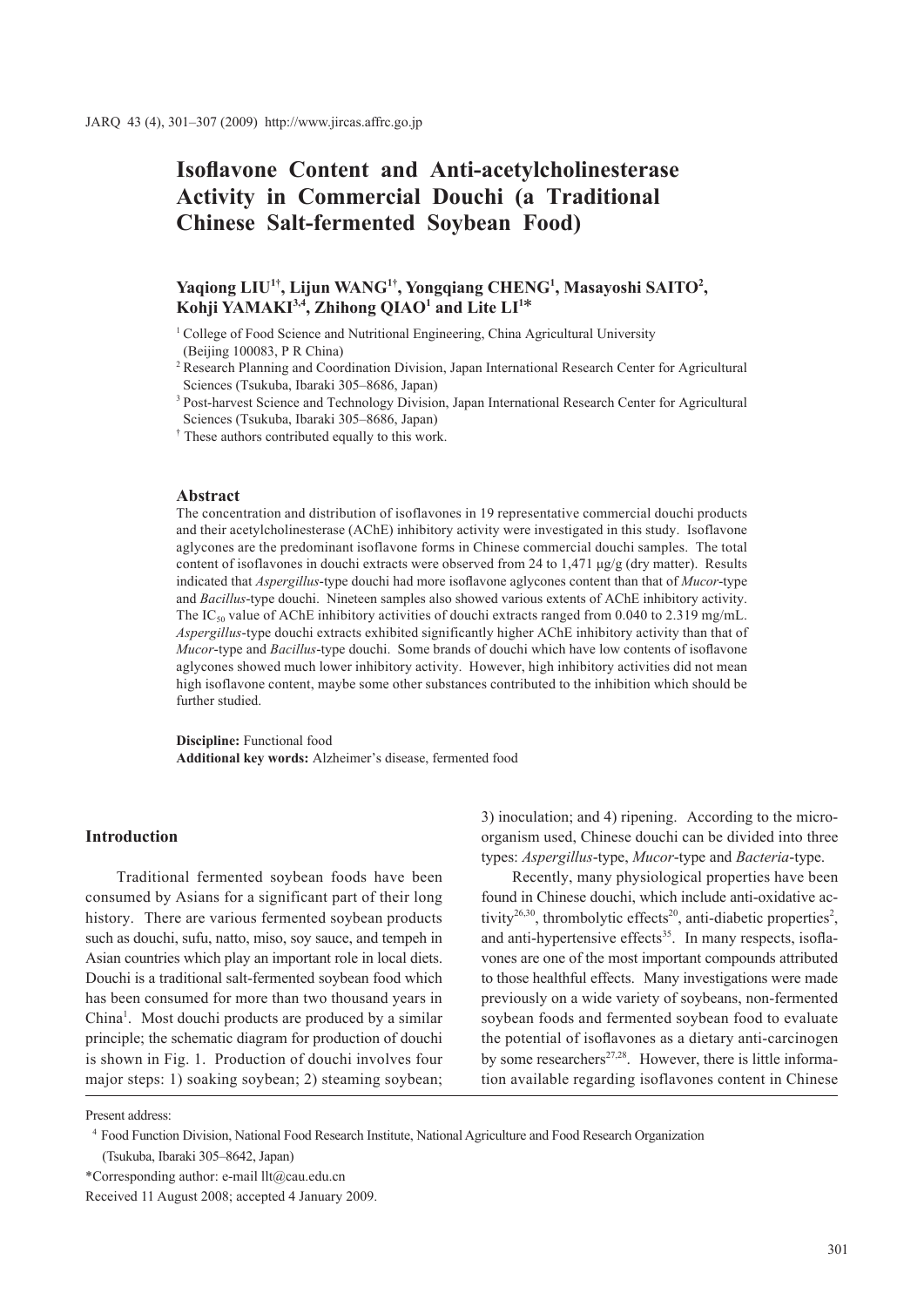Y. Q. Liu et al.



**Fig. 1. The schematic diagram for production of douchi**

douchi.

Isoflavones are a kind of flavonoid which have four chemical forms: the aglycones daidzein, genistein and glycitein; the glucosides daidzin, genistin and glycitin; the acetylglucosides 6"-*Ο*-acetyl-daidzin, 6"-*Ο*-acetyl-genistin and 6"-*Ο*-acetyl-glycintin; and the malonylglucosides 6"-*Ο*-Malonyl-daidzin, 6"-*Ο*-malonyl-genistin and 6"-*Ο*malonyl-glycintin $10$ .

Soybean isoflavones have been widely studied because of their physiological properties. They are known as phytoestrogens and have been shown to be effective in preventing osteoporosis<sup>8</sup>, lowering breast cancer risk<sup>12</sup>, inhibiting oxidative damage $11$ , and alleviating menopausal symptoms<sup>8</sup>. The effects depend on the structures of isoflavones in various bioactivities. It has been reported that isoflavone aglycones were more effective than glucosides in regulating cholesterol and fatty acids metabolism in rats<sup>9</sup>. Genistein was reported to have a higher anti-proliferative effect on the growth of human breast carcinomas and prostate cancer cells than genistin $17,21$ . Several lines of evidence showed that daidzein and genistein are more bioavailable than the conjugated forms in rat stomachs<sup>22</sup>.

Owing to the specific structure, soy isoflavones can improve cognitive function in both humans and rats and prevent the degeneration of the central nervous system and the development of Alzheimer's disease  $(AD)^{5,19}$ . It has been reported that acetylcholinesterase activity in the soy isoflavones diet fed animals was significantly inhibited in the cortex, basal forebrain and hippocampus compared with animals fed the control diet<sup>13</sup>. In a more recent study, soy isoflavones treatment could result in a significant decrease in acetylcholinesterase (AChE) activity and increase in the contents of some amino acid neurotransmitters such as glutamic and aspartic acids in the frontal cerebral cortex and hippocampus of mice<sup>14</sup>. In a different study, a soy diet that was rich in isoflavones was able to reverse the increase of AChE in hippocampus of ovariectomized rats<sup>15</sup>. In addition, Pal and Tandon (1998) reported that genistein extracted from the root–tuber peel of *Flemingia vestita* could significantly inhibit the activity of AChE in *Raillietina echinobothrida*18. These findings show that soy isoflavones can influence the brain cholinergic system and reduce cognition decline in animal models.

In the present study, we investigated the content and composition of isoflavones in 19 samples of representative commercial douchi in China, as well as examining their AChE inhibitory activity *in vitro* for the first time. Moreover, the correlation between isoflavone content and AChE was also discussed. The purpose was to estimate the healthful effects of Chinese douchi in relation to isoflavones content and a potential AD-preventive agent derived from this food.

#### **Materials and methods**

## **1. Materials**

Nineteen representative samples of douchi were obtained from local markets in different regions in China (Table 1). The types of douchi are shown according to the previous literature<sup>2,29</sup>. Acetylcholinesterase from human recombinant (2,220 U/mg protein, E.C. No. 3.1.1.7), acetylthiocholine iodide (ATChI), and 5,5'-dithiobis[2 nitrobenzoic acid] (DTNB) were purchased from Sigma Chemical Co. (St. Louis, MO). Galanthamine hydrobromide was obtained from NICPBP (National Institute for the Control of Pharmaceutical and Biological Products, Beijing, China). All other chemicals were of analytical grade.

Daidzin, genistin, glycitin, daidzein, genistein, and glycitein were purchased from Sigma Chemical Co. (St. Louis, MO). 6"-*Ο*-Malonyl-daidzin, 6"-*Ο*-malonyl-genistin, 6"-*Ο*-malonyl-glycintin, 6"-*Ο*-acetyl-daidzin, 6"-*Ο*acetyl-genistin, and 6"-*Ο*-acetyl-glycintin were purchased from Wako Pure Chemical Co., Ltd. (Osaka, Japan).

## **2. Preparation of douchi extracts**

The douchi samples were freeze-dried and pulverized into powder using a mortar and a pestle, and stored in brown glass bottles at –20ºC until used.

One gram of lyophilized douchi powder was suspended in 10 mL  $80\%$  (v/v) ethanol. The mixture was then homogenized using a T25BS4 homogenizer (IKA Labortechnik, Staufen, Germany). The homogenized samples were extracted for 20 min in an ultrasonic water bath. Then the mixture was centrifuged at  $3,000 \times g$  for 15 min at 4ºC, and then the supernatant was filtered through a 0.45 μm syringe filter unit (Millex-HX, Millipore, USA). The filtrate was diluted by phosphate buffer (0.1M, pH 8.04)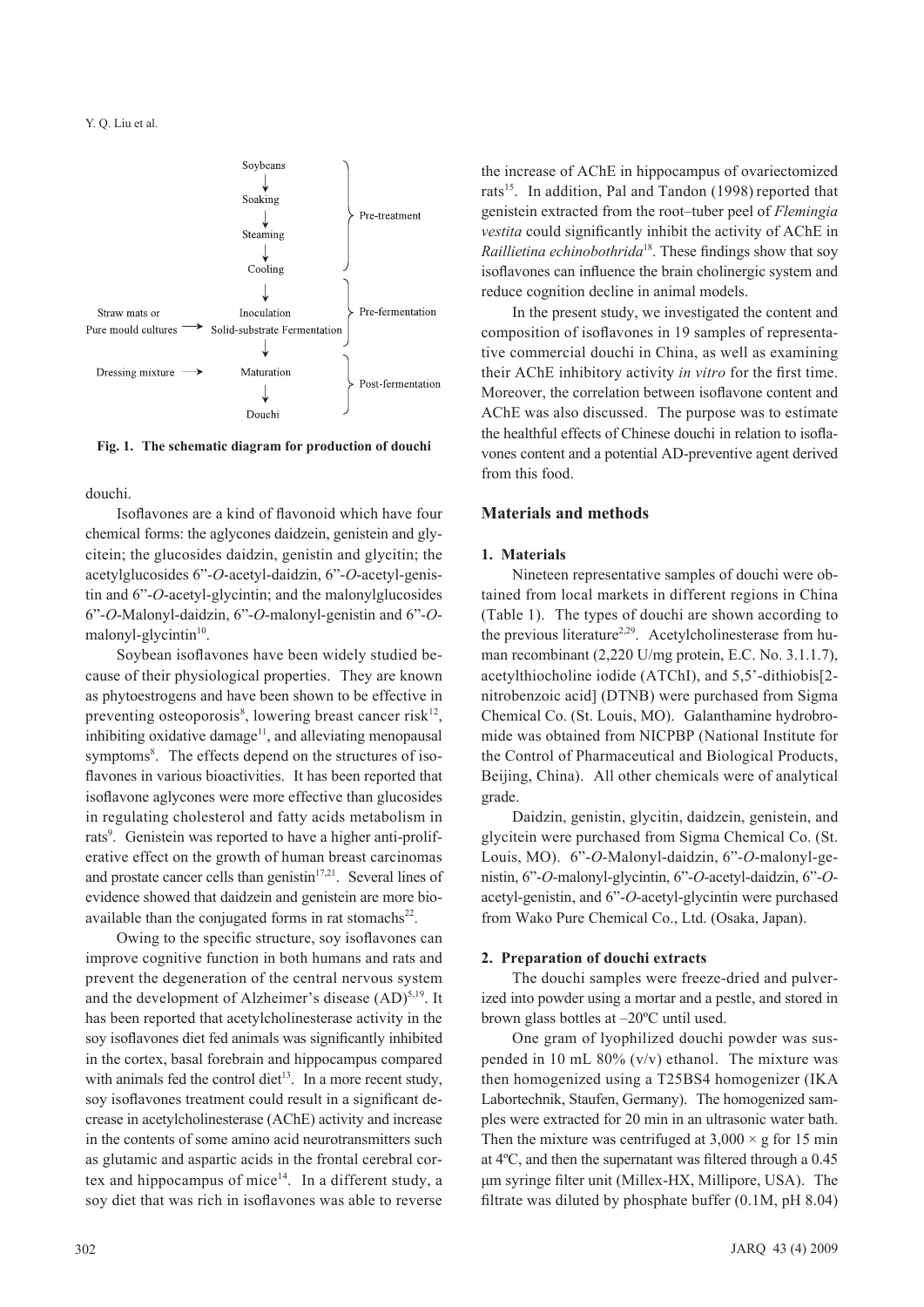| Sample code    | <b>Brands</b> | Origins              | Type of soybean | Types of douchi         |
|----------------|---------------|----------------------|-----------------|-------------------------|
|                | C.W           | Sichuan (mid-west)   | Yellow          | Mucor-type              |
| $\overline{2}$ | T.C           | Sichuan (mid-west)   | <b>Black</b>    | Mucor-type              |
| 3              | R.M           | Chongqing (mid-west) | Yellow          | Mucor-type              |
| $\overline{4}$ | Y.C           | Chongqing (mid-west) | Yellow          | Mucor-type              |
| 5              | Q.M           | Chongqing (mid-west) | Yellow          | Mucor-type              |
| 6              | A.J           | Chongqing (mid-west) | Yellow          | Mucor-type              |
| 7              | Y.F           | Guangdong (south)    | <b>Black</b>    | Aspergillus-type        |
| 8              | X.Q           | Guangdong (south)    | <b>Black</b>    | Aspergillus-type        |
| 9              | Y.J.O         | Guangdong (south)    | <b>Black</b>    | <i>Aspergillus-type</i> |
| 10             | Y.M           | Guangxi (south)      | <b>Black</b>    | NC.                     |
| 11             | Q.X           | Guizhou (central)    | Yellow          | Bacillus-type           |
| 12             | K.M           | Yunnan (south-west)) | Yellow          | <i>Bacillus</i> -type   |
| 13             | T.M.S         | Hunan (central)      | <b>Black</b>    | Aspergillus-type        |
| 14             | T.P.O         | Hunan (central)      | <b>Black</b>    | <i>Aspergillus-type</i> |
| 15             | L.Y.P         | Hunan (central)      | <b>Black</b>    | Aspergillus-type        |
| 16             | O.W           | Hunan (central)      | <b>Black</b>    | Aspergillus-type        |
| 17             | D.X.Y         | Jiangxi (mid-south)  | <b>Black</b>    | Aspergillus-type        |
| 18             | K.W.K         | Shanghai (east)      | <b>Black</b>    | <i>Aspergillus-type</i> |
| 19             | Y.B           | Jilin (north-east)   | Yellow          | NC                      |

**Table 1. Brand names, origins, type of soybean used and types of commercial douchi samples**

NC: not clear.

to appropriate concentration for further AChE inhibitory activity assay.

# **3. Determination of isoflavones contents of douchi extracts**

The contents of isoflavones in the douchi extracts were determined as described previously $3<sup>1</sup>$ . Freeze-dried powder (2 g) was extracted with 50 ml of 80%  $(v/v)$ methanol at 80ºC for 4 h by a Soxhlet extractor and the extractants filtered through a 0.45 μm filter unit. Isoflavones were analyzed quantitatively by high pressure liquid chromatography (HPLC). The HPLC system used was a Shimadzu HPLC (Kyoto, Japan), consisting of an LC-10AT pump, a UV detector (SPD-10AVVP), and a Dikma Diamonsil C<sub>18</sub> column (4.6  $\times$  250 mm, Dima Co., Ltd., Orlando, FL). The mobile phases for HPLC consisted of solvent (A) 0.1% (v/v) acetic acid in filtered Milli-Q water, and (B)  $0.1\%$  (v/v) acetic acid in acetonitrile. The solvent gradient was as follows: Solvent B was increased from 15 to 25% over 35 min, then increased to 26.5% within the next 12 min, and finally increased to 50% within 30 s prior to being held for 14.5 min. The flow rate was 1.0 mL/min. The column temperature was 40ºC and the absorption was measured at 254 nm. Quantitative data for each isoflavone was obtained by comparison to known standards. In order to estimate total isoflavone amounts, individual isoflavone glucosides and aglycones were normalized for their molecular weight differences and summed, and regarded as total isoflavones.

## **4. Determination of AChE inhibitory activity**

The AChE inhibitory activities of douchi extracts were determined according to Ellman's colorimetric method with some modifications<sup>4</sup>. In the 96-well plates, 150 μL of phosphate buffer (0.1M, pH 8.04) was added to the wells followed by 30 μL of sample solution, 50 μL of DTNB (756 μM) and 20 μL of AChE enzyme (0.54 U/mL). The mixture was incubated for 5 min at 37ºC. Following pre-incubation, 50 μL of the substrate (ATChI, 3 mM) was added in the above mixture solution. The absorbance of the resulting solution was measured at 405 nm every 28 s for ten times using a 96-well plate reader (Model 680, Bio-Rad Laboratories, Tokyo, Japan). Absorbance was plotted against time and enzyme activity was calculated from the slope of the line so obtained and expressed as a percentage compared with an assay using a buffer without any inhibitor. The percent inhibition was calculated by the following formula.

$$
inhibition(\%) = \frac{K_{control} - K_{sample}}{K_{control} - K_{negative}} \times 100
$$

The AChE inhibition activities were expressed as  $IC_{50}$ , which is the inhibitory concentration of the test samples that inhibits 50% AChE by log-probit analysis. Galanthamine hydrobromide was used to benchmark the AChE inhibitory activity. Thirty μL of 10% ethanol in buffer was used as the negative control instead of the douchi extract. Tests were carried out in triplicate.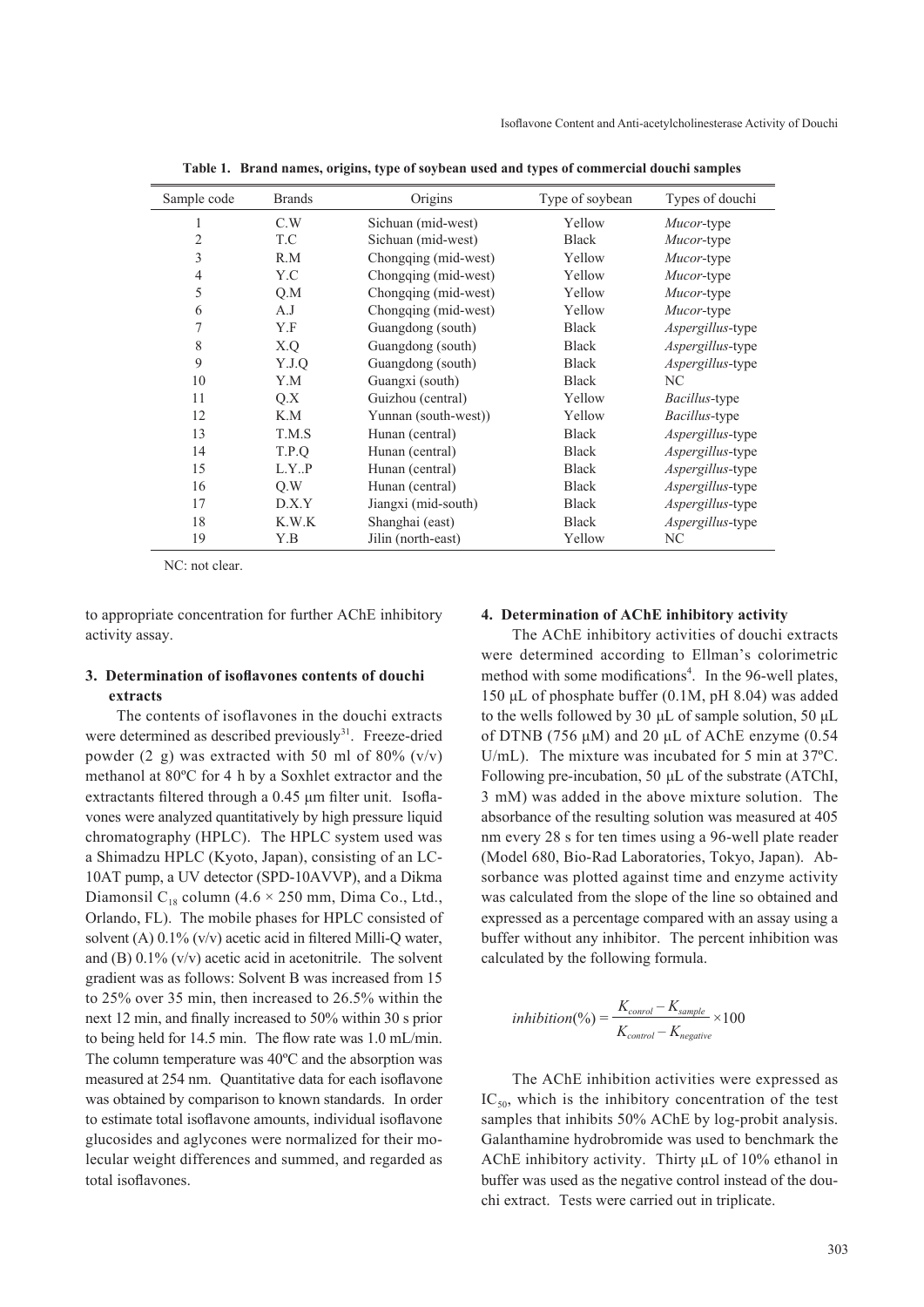#### **5. Statistical analysis**

The mean values of three experiments were calculated. The SAS system (SAS for Windows 6.12, SAS Institute Inc., Cary, NC, USA) was used for statistical analysis. Duncan's multiple range tests were used to estimate significant differences among the mean values at the 5% probability level.

# **Results and discussion**

# **1. Isoflavone content and composition of douchi extracts**

Nineteen brands of douchi samples collected from various parts of China were investigated. The samples can be regarded as representative of the major types of douchi found in China. The brand names, origins, species types of soybean and microorganism species used for douchi preparation are shown in Table 1.

Isoflavone contents of douchi extracts are shown in Table 2. The total content of isoflavones in 19 brands of douchi samples ranged from 24 to 1,471 μg/g dry matter. Similar distribution patterns of isoflavones were observed among the 19 brands of douchi samples. Isoflavone aglycones accounted for 75% to 96% of total isoflavones contents (except No. 6 and No. 19). Daidzein and genistein were the major isoflavone constituents in douchi samples. The content of malonylglucosides was the lowest in isoflavone profiles. 6"-*Ο*-Acetylglycitin was not detected in any of the samples in the experiment. These results were consistent with previous literature $6,27,31$ .

Isoflavone content and distribution in soy-based foods were reported to depend on the variety of soybean, methods of processing, and addition of other components. Wang and Murphy evaluated the concentration and distribution of isoflavones in 29 commercial soybean foods<sup>27</sup>. Traditional soybean foods showed differences between non-fermented and fermented food. Non-fermented foods had greater levels of glucosides, while in contrast, greater levels of aglycones were found in fermented foods.

Processing techniques, such as soaking, heat treatment and fermentation, not only influenced the content of isoflavones but also changed the forms of isoflavones $^{7,31,33}$ . During soaking, the concentration of daidzin-genistin decreases accordingly to the daidzein-genistein formation<sup> $24,32$ </sup>. It was reported that the malonylated isoflavone glucosides were thermally unstable, and were converted into their corresponding isoflavone glycosides and aglycones at the higher temperature<sup>3,28</sup>. In many respects, isoflavones convert mainly from glucosides to aglycones under the β-glucosidases from microbial source hydrolysis in the fermentation process $23,31$ .

From Table 2, the average content of isoflavone aglycones of *Aspergillus-*type douchi was two times higher than that of *Mucor-*type or *Bacillus-*type douchi, which had average contents of 857 μg/g, 384 μg/g and 380 μg/g, respectively. Although this might be relevant to the variety of soybean, the microorganism species and processing methods in douchi production may be the main factor of the difference. The different microorganism and inocula would provide different extents of hydrolysis activities during the fermentation. Moreover, in contrast with *Aspergillus-*type douchi, *Mucor-*type douchi was made during winter and had a year long fermentation time. Since the appropriate temperature of β-glucosidase was generally higher than 30ºC, the fermentation season may affect the content of isoflavone aglycones. Meanwhile, fermentation time and non-soy ingredients might also influence the isoflavones contents.

The total contents of daidzein, glystein and genistein varied extremely in douchi samples which were made by the same microorganism. Compared with other fermented soybean food, such as tempeh  $(625 \text{ µg/g})^{27}$  and miso (895)  $\mu$ g/g)<sup>34</sup>, Chinese douchi has higher isoflavone contents especially *Aspergillus-*type douchi which ranged from 636 μg/g to 1,471 μg/g. Therefore, Chinese douchi is a better soybean food for consuming dietary isoflavone in a daily diet.

## **2. The AChE inhibitory activity of douchi extracts**

In this study, the AChE inhibitory activities of 19 brands of Chinese douchi samples were examined. From Fig. 2., the  $IC_{50}$  values of douchi extracts ranged from 0.040 to 2.319 mg/mL. Among these samples, some showed high inhibitory activities (No. 18, 0.040 mg/mL and No. 2, 0.041 mg/mL), and some samples showed low inhibitory activities (No. 6, 2.319 mg/mL and No. 11, 0.992 mg/mL respectively).

Compared with the medicinal plants, douchi extracts had the better AChE inhibitory activity. Mukherjee reported the AChE inhibitory activity of six plant materials which are commonly used to improve memory function traditionally as central nervous system active plants in the Indian system of medicine. The  $IC_{50}$  values ranged from 106.55 μg /mL to 222.41 μg/mL<sup>16</sup>. A similar research found that the  $IC_{50}$  values of several plants of the Amaryllidaceae family ranged from 16.74 μg/mL to 73.69  $\mu$ g/mL<sup>25</sup>. This indicated that douchi can be considered as a new potential specific food in preventing the onset of human AD.

In addition, the samples from the same region showed similar inhibitory activity (No. 7, No. 8 and No. 9). The samples from Sichuan and Chongqing showed low inhibitory activity (No. 1 and No. 6). Although the AChE in-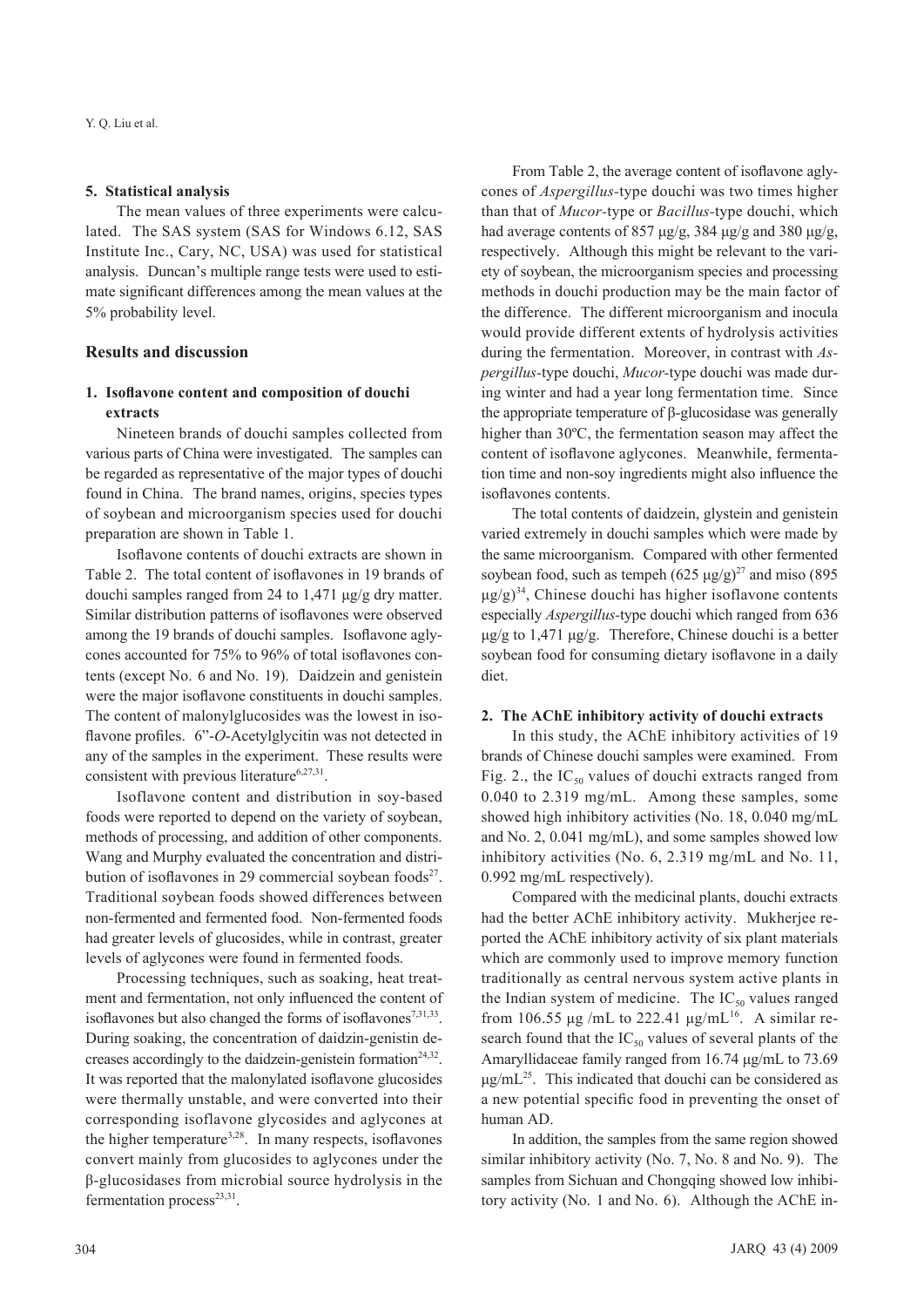| Sample          |                   | <b>B-Glucoside</b> <sup>b</sup> |                                                                                                                             |                     | Aglycone <sup>b</sup> |                                                                   |                 | Malonyl glucoside <sup>b</sup> |                 | Acetyl glucoside <sup>b</sup>                                                                                                                |                  | Total                    |
|-----------------|-------------------|---------------------------------|-----------------------------------------------------------------------------------------------------------------------------|---------------------|-----------------------|-------------------------------------------------------------------|-----------------|--------------------------------|-----------------|----------------------------------------------------------------------------------------------------------------------------------------------|------------------|--------------------------|
| $code^c$        | Din               | Glin                            | $\dim$                                                                                                                      | Dein                | Glein                 | Gein                                                              | Din             | Glin                           | Ġ'n             | Din                                                                                                                                          | Ġ'n              | isoflavones <sup>d</sup> |
|                 | $5.46 \pm 0.24$   | $0.46 \pm 0.03$                 | $2.27\pm 0.13$                                                                                                              | 190.07±10.70        | $21.19 \pm 1.73$      | $30.27 + 4.41$                                                    | $6.23 \pm 0.39$ | $1.32 \pm 0.03$                | $_{\rm nd}$     | $12.79 \pm 0.14$                                                                                                                             | 'n               | 255.03                   |
|                 | $2.95 \pm 0.57$   | $1.05 \pm 0.07$                 | $5.62 \pm 0.85$                                                                                                             | $324.02 \pm 2.45$   | 21.36±0.13            | $93.12 \pm 4.12$                                                  | $1.11 + 0.11$   | $0.78 + 0.03$                  | $6.56 \pm 0.49$ | $9.74 \pm 0.17$                                                                                                                              | $8.06 \pm 0.12$  | 458.85                   |
|                 | $4.60 \pm 0.21$   | $_{\rm nd}$                     | $8.93 \pm 0.58$                                                                                                             | 504.59±10.78        | $12.66 \pm 0.96$      | $152.69 \pm 21.15$                                                | $1.25 \pm 0.02$ | nd                             | $3.99 + 0.28$   | $22.20 \pm 1.66$                                                                                                                             | $23.77 \pm 1.78$ | 706.88                   |
|                 | $19.22 \pm 2.75$  | $1.39 \pm 0.45$                 | $37.07 \pm 1.06$                                                                                                            | 436.94±23.09        | $19.28 + 2.26$        | 146.29±22.18                                                      | $3.77 + 0.25$   | $7.12 \pm 0.86$                | $2.76 \pm 0.13$ | $24.37 \pm 1.32$                                                                                                                             | $20.14 \pm 2.68$ | 670.43                   |
|                 | $44.61 \pm 6.00$  | $3.02 + 0.20$                   | 87.21±10.70                                                                                                                 | 250.46±20.41        | $13.11 \pm 0.41$      | $76.12 \pm 1.96$                                                  | nd              | 1.56±0.04                      | $2.18 + 0.26$   | $20.13 \pm 0.85$                                                                                                                             | $24.47 \pm 1.37$ | 450.44                   |
|                 | $5.93 \pm 1.20$   | $11.42 \pm 0.64$                | $3.00 \pm 0.11$                                                                                                             | $5.05 \pm 0.46$     | $0.19 + 0.02$         | $4.17\pm 0.18$                                                    | $_{\rm nd}$     | nd                             | $_{\rm nd}$     | $1.06 \pm 0.11$                                                                                                                              | $1.99 + 0.23$    | 23.89                    |
|                 | $2.23 \pm 0.15$   | $_{\rm nd}$                     | $5.02 \pm 0.18$                                                                                                             | 429.18±11.30        | $30.71 \pm 1.41$      | 142.06±24.45                                                      | $1.43 + 0.03$   | $1.06 \pm 0.04$                | $3.93 \pm 0.35$ | $37.58 \pm 1.06$                                                                                                                             | $9.38 \pm 0.67$  | 636.03                   |
|                 | $38.88 \pm 3.16$  | $7.28 \pm 1.56$                 | $80.20 \pm 7.55$                                                                                                            | 416.93±14.55        | $33.82 \pm 1.52$      | $132.64 \pm 4.81$                                                 | $5.50 + 0.64$   | 3.44±0.35                      | $7.52 \pm 0.24$ | $116.36 \pm 4.35$                                                                                                                            | $13.03 + 2.70$   | 742.38                   |
|                 | $7.25 \pm 0.67$   | $2.19 \pm 0.31$                 | $10.00 + 0.64$                                                                                                              | 468.29±29.13        | 29.69±1.50            | $152.80 \pm 6.72$                                                 | $0.82 + 0.65$   | $0.87 + 0.13$                  | $4.70 + 0.25$   | $43.23 \pm 12.78$                                                                                                                            | $1.89 + 0.43$    | 691.22                   |
| $\supseteq$     | $10.62 \pm 0.89$  | $4.83 + 0.77$                   | $5.52 \pm 1.13$                                                                                                             | 225.75±20.02        | $15.02 \pm 1.17$      | $29.52 \pm 2.24$                                                  | $_{\rm nd}$     | $\mathbb{R}^n$                 | $\mathbb{R}$    | $15.40 \pm 0.27$                                                                                                                             | 'n               | 291.85                   |
|                 | $0.82 \pm 0.06$   | $0.38 + 0.02$                   | $3.58 \pm 0.29$                                                                                                             | $203.25 \pm 7.31$   | $21.21 \pm 0.54$      | $45.50 \pm 7.46$                                                  | $4.66 + 0.02$   | $_{\rm nd}$                    | $_{\rm nd}$     | $10.24 \pm 0.35$                                                                                                                             | Ĕ                | 280.96                   |
| $\Xi$           | $5.45 \pm 0.14$   | $0.90 + 0.03$                   | $17.20 \pm 0.22$                                                                                                            | $340.57 \pm 4.61$   | $18.40 \pm 0.58$      | $131.45 \pm 14.06$                                                | nd              | nd                             | 0.140119        | $9.06 \pm 0.14$                                                                                                                              | $4.67 + 0.22$    | 513.68                   |
| $\Xi$           | $67.79 \pm 2.11$  | $6.64 \pm 0.21$                 | $119.40 \pm 4.24$                                                                                                           | $1000.07 \pm 20.17$ | 63.16±2.22            | 239.73±18.13                                                      | $4.00 + 0.01$   | $4.01 + 0.09$                  | $9.92 \pm 1.45$ | $40.95 \pm 4.09$                                                                                                                             | 27.74±0.85       | 1471.07                  |
| $\overline{4}$  | 53.29± 10.71      | $8.13 \pm 0.91$                 | $27.34 \pm 0.75$                                                                                                            | 522.89±25.58        | 44.64±2.31            | $127.15 \pm 9.10$                                                 | $8.13 + 0.38$   | $60.78 + 0.46$                 | $_{\rm nd}$     | 5.52<br>$12.52 \pm$                                                                                                                          | $21.93 \pm 1.46$ | 805.77                   |
| 51              | $95.50 \pm 0.07$  | $8.37 + 0.45$                   | $147.21 \pm 6.31$                                                                                                           | 889.28±36.26        | 48.65±3.78            | $204.08 \pm 4.96$                                                 | $4.67 + 0.07$   | 3.56±0.08                      | $5.60 \pm 0.11$ | $16.55 \pm 1.98$                                                                                                                             | $31.70 + 2.20$   | 1332.11                  |
| $\geq$          | 65.46± 1.70       | $7.48 \pm 1.24$                 | $85.05 \pm 0.88$                                                                                                            | 818.86±25.43        | 55.55±1.54            | 220.47±35.87                                                      | $3.17 + 0.14$   | 5.86±0.31                      | $5.79 \pm 0.12$ | 136.18± 0.28                                                                                                                                 | $28.20 + 2.48$   | 1292.11                  |
| $\overline{17}$ | $105.45 \pm 8.04$ | $10.35 + 2.47$                  | 133.60±10.06                                                                                                                | 774.70±13.19        | 49.67±2.13            | 204.55±16.47                                                      | $_{\rm nd}$     | $22.00 \pm 0.15$               | $8.02 \pm 0.64$ | 2.86<br>$108.41 \pm$                                                                                                                         | 47.29±0.28       | 1286.37                  |
| $\frac{8}{18}$  | $23.94 \pm 1.29$  | $1.64 \pm 0.60$                 | $53.57 \pm 3.32$                                                                                                            | 552.52±23.05        | $23.35 \pm 1.77$      | $121.24 \pm 14.49$                                                | 3.39±0.11       | $1.17+0.31$                    | $_{\rm nd}$     | $55.35 \pm 1.13$                                                                                                                             | $8.93 \pm 0.37$  | 784.37                   |
| $\overline{19}$ | 473.88±20.28      | $22.41 \pm 1.39$                | 450.63±21.01                                                                                                                | $293.41 \pm 9.72$   | $9.37 \pm 0.50$       | 77.65±19.86                                                       | $_{\rm nd}$     | $0.92 \pm 0.01$                | $1.78 + 0.31$   | 5.14<br>19.59±                                                                                                                               | $20.84 \pm 0.01$ | 990.05                   |
|                 |                   |                                 | ": Values represent the mean $\pm$ standard deviation; $n = 3$ .<br>": Sample code 1 to 19, the same samples as in Table 1. |                     |                       | <sup>d</sup> : With normalization of molecular weight differences |                 |                                |                 | <sup>b</sup> Abbreviations: Din, daidzin; Glin, glycitin; Gin, genistin; Dein, daidzein; Glein, glycitein; Gein, genistein; nd, not detected |                  |                          |

Table 2. Isoflavone contents of commercial douchi extracts<sup> $ab$ </sup> ( $\mu$ g /g dry matter) **Table 2. Isoflavone contents of commercial douchi extracts<sup>***ab***</sup> (μg/g dry matter)** 

Isoflavone Content and Anti-acetylcholinesterase Activity of Douch i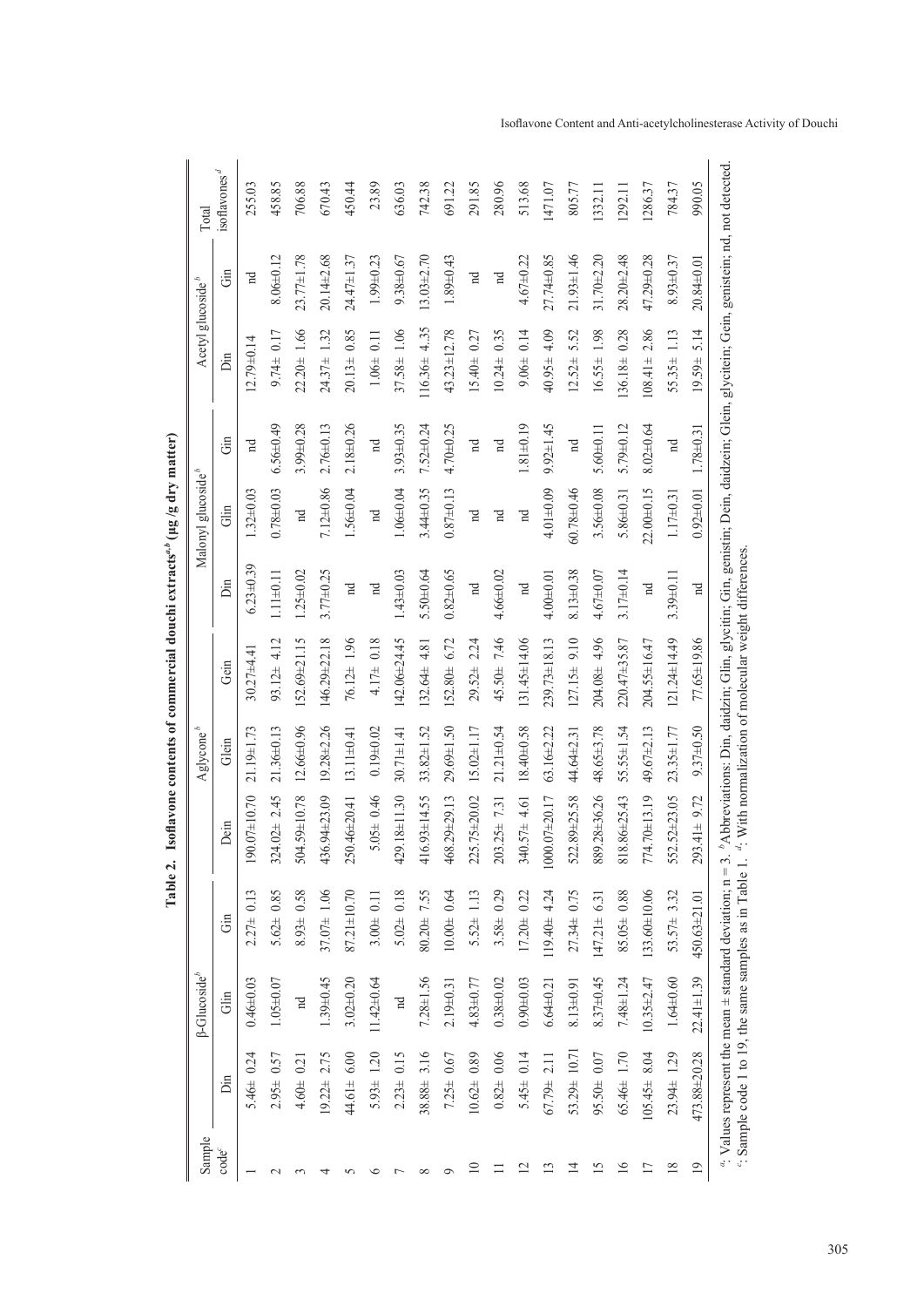#### Y. Q. Liu et al.





hibitory activities of the other douchi samples's extracts were also influenced by producing region, there was no clear directional tendency between the region of production and high AChE inhibitory activity.

From this study, significant variations in AChE inhibitory activity of extracts from different types of douchi were also observed. Four brands of low AChE inhibitory activity (samples No. 1, No. 4, No. 5, and No. 6) all belonged to *Mucor-*type douchi, while almost all *Aspergillus-*type douchi extracts had significantly higher AChE inhibitory activity than that of *Mucor-*type *and Bacillus*type douchi. Their average  $IC_{50}$  values were 0.074 mg/mL (*Aspergillus-*type), 0.623 mg/mL (*Mucor-*type) and 0.526 mg/mL (*Bacillus-*type), respectively. In the experiment, we also discovered that some brands of douchi (samples No. 1, No. 11 and No. 6) exhibited high  $IC_{50}$  values and low contents of isoflavone aglycones at the same time. However, high inhibition activities did not mean high isoflavone content, maybe some other substances contributed to the inhibition. Further studies to validate and determine the effect of isoflavone on AChE inhibitory activity, as well as other substances in douchi that may have an effect on inhibiting AChE should be considered.

## **Conclusions**

In this study, the concentration and distribution of

isoflavones and AChE inhibitory activity in 19 Chinese commercial douchi were evaluated. As a traditional fermented soybean food, aglycones were the main forms of isoflavones in Chinese commercial douchi. The total content of isoflavones varied significantly between the brands of douchi products. *Aspergillus-*type douchi is superior to the *Mucor-*type and *Bacillus-*type douchi in the isoflavones content. Furthermore, Chinese douchi showed different extents of AChE inhibitory activities, and the  $IC_{50}$  values ranged from 0.040 to 2.319 mg/mL. Some of the douchi samples showed strong inhibitory effects on AChE with IC50 values of 0.040 and 0.041 mg/mL. *Aspergillus*-type douchi exhibited significantly higher AChE inhibitory activity than that of *Mucor*-type and *Bacillus*-type douchi. Some brands of douchi which have a low content of isoflavone aglycones showed much lower inhibitory activity. However, high inhibition activities did not mean high isoflavone content, maybe some other substances contributed to the inhibition.

#### **Acknowledgments**

This study was conducted within the framework of the collaborative research project between Japan and China titled "Development of sustainable production and utilization of major food resources in China" supported by Japan International Research Center for Agricultural Sciences